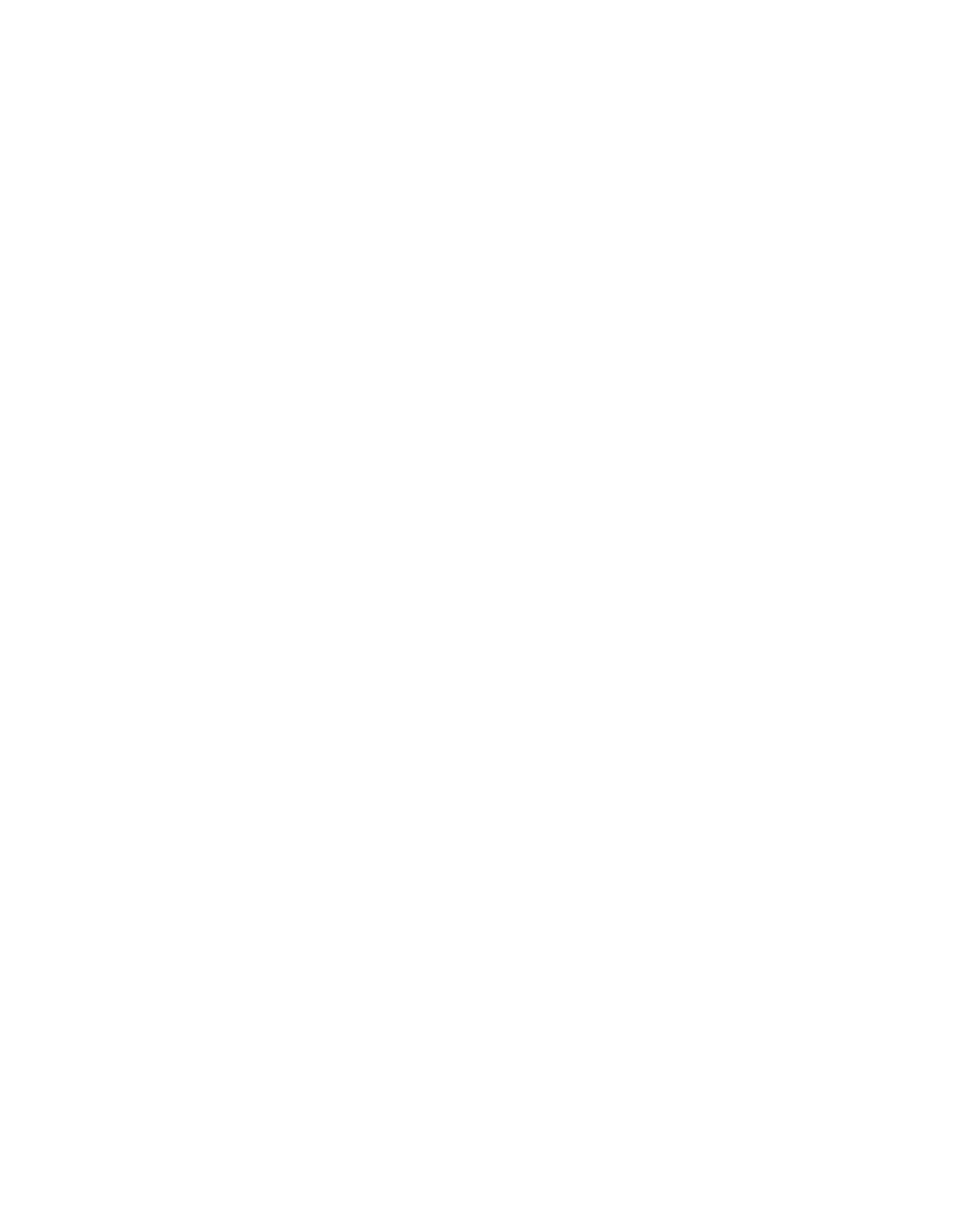# **Appendix A. Amendments to the Central Parents Council By-laws**

## **Date of update: November 2, 2006 Article IV: MEMBERSHIP**

#### **Section 1:** *We added:*

If necessary, Goosehill shall be allowed a minimum of 3 representatives, but no more than 5, with at least 2 being officers.

c) (During the second CPC term of a school assoc. past president, this spot may be filled by an officer from that school organization, if the past president cannot fulfill a second term).

#### **Section 5:** *We added:*

In case of joint chairmanship in any given year, all co-chairs, but not exceeding three (3) will be invited to attend and will represent one vote.

#### **Article VII: DUTIES OF OFFICERS**

#### **Section 2: The Vice-Chairperson shall:** *We added:*

d). Oversee the coordination of the existing Welcoming Committees of each school in the District for new residents and students.

#### **Section 4: The Treasurer shall:** *We added:*

d) All checks must be signed by two (2) Officers of the Executive Board, preferable the Chairperson and the Treasurer.

#### **Date of update: January 4, 2007**

#### **Article VII: DUTIES OF OFFICERS**

#### **Section 1: The Chairperson shall:** *We changed the wording and responsibility to:*

a) Shall be responsible for the collection and distribution of the completed SIT self-nomination forms, to the individual school organization presidents. CPC shall keep a record of all applications submitted, and provide duplicate copies to those schools if more than one school has been selected on the form.

#### **Section 3: The Secretary shall:** *We added:*

a) including attendance/absences of Council members.

e) Shall request all school reports be emailed from each school's parent organizations at least 3 days prior to the CPC meeting. Copies of these reports shall be available to the Council. (If school reports were not received in time, the secretary shall request it is then that organization's responsibility to have copies available for Council on the day of the CPC meeting.)

#### **Section 4: The Treasurer shall:** *We added:*

- b) Prepare an annual budget for CPC to be approved in September.
- e) Switched "June" to "May"
- f) Each school shall send CPC a check made out to the supplier's name by mid September.

i)Be responsible for the payment of the National PTO annual membership.

#### **Date of update: February 1, 2007**

# **Article VI: SELECTION OF OFFICERS**

#### **Section 2:** *We added:*

If any school organization cannot fulfill their elected officer for the CPC Executive Board according to their rotation, the council will vote to over-ride the by-laws and appoint an officer from another school organization switching the rotation to ensure all schools are represented on the CPC Executive Board. \*The following year the rotation will resume according to the original schedule.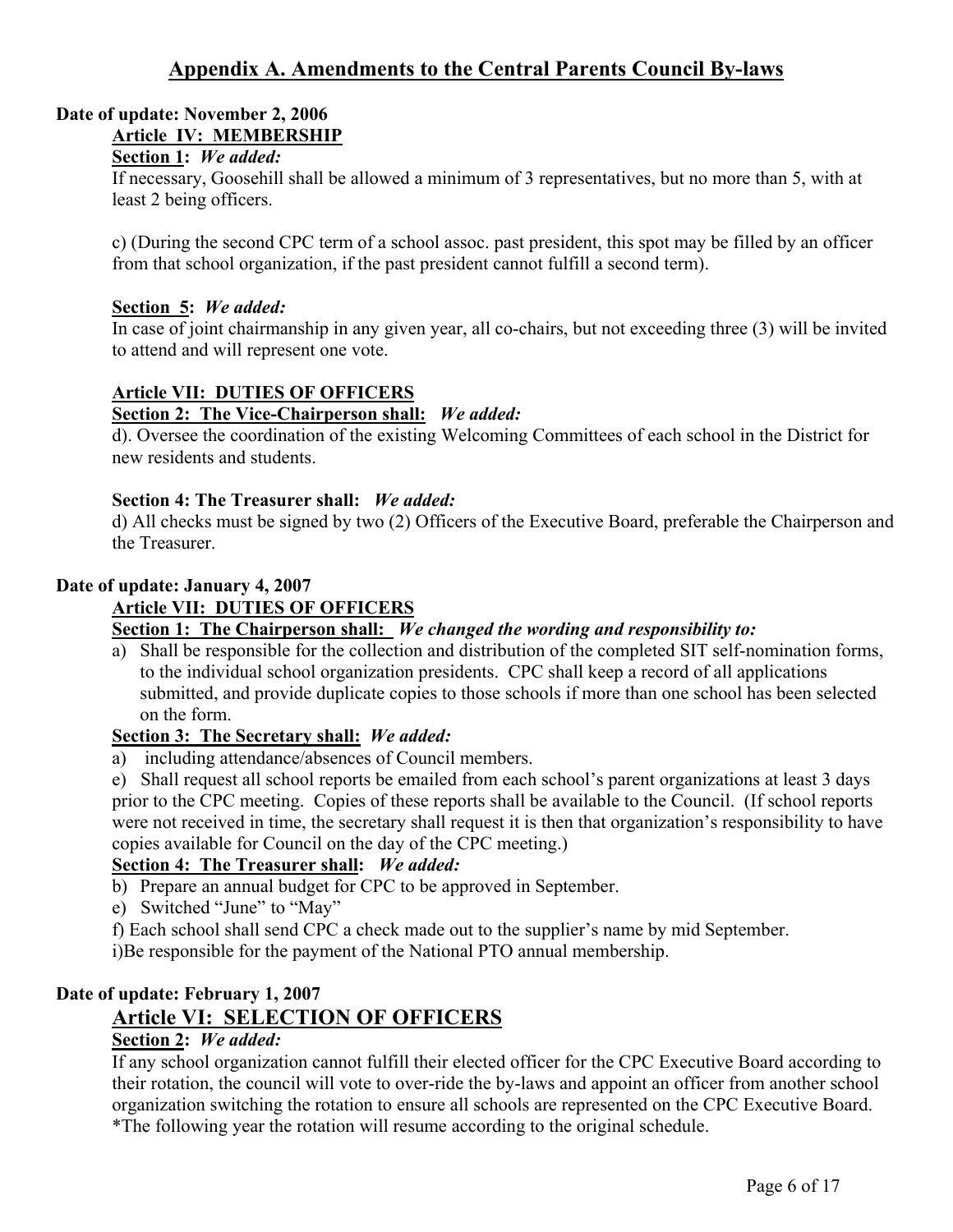# **Section 3:** *We added:*

\*The Executive Board reserves the right to allow the immediate past president (of one school) to sit as BOTH the immediate past president, and a CPC Executive Board Officer (of another school), if no other volunteer steps forward to assume the position for the rotation of officers needed to fill the position. \*One person representing 2 CPC positions will only have one vote.

## **Date of update: April 13, 2007 Article VII: DUTIES OF OFFICERS Section 3: The Secretary shall:** *We added:*

g) Be responsible for emailing each school association Vice President of Communications any updates to be posted on their CPC web-site link.

In total, 15 amendments were changed and/or added. The proposed changes were emailed to all council members prior to the monthly meetings. Suggestions and adjustments were made. The final votes were tallied for approval at each consecutive monthly session, and the motions were met with unanimous approval.

Officers: Chairperson; Karen Spehler Vice-Chairperson; Lynn Dischmann Treasurer; Debbie Kirsch Secretary; Tracy Gutman

## **Date of update: January 7, 2008 Article VII: DUTIES OF OFFICERS:**

CPC has voted to delete article "g" under the Secretary shall….and create this job for the Vice Chair under a new article "f".....(in Section 2: The Vice Chairperson Shall....)

**(f) Be responsible for emailing the CFA school association VP of Communications any updates to be posted on their CPC web-site link. (please note that all other school association web-links and the District web-link for Central Parent Council now link directly to the CFA – Central Parent Council site.)**

Officers: Karen Spehler – co-chairperson Lynn Dischmann – co-chairperson Marie Strunk – vice chair Valarie Steinberg – Secretary Lisa Arena - Treasurer

# **Date of update: April 2, 2009**

# **Article VI: SELECTION OF OFFICERS:** *We changed the wording:*

Section 2: The Officers of the Council are selected by the parent organizations, in conjunction with the Executive CPC Board, based on the **"**Rotation of Officers**"** attachment to the by-laws. If any school organization cannot fulfill their elected officer for the CPC Executive Board according to their rotation, the council will vote to over-ride the by-laws and appoint an officer from another school organization switching the rotation to ensure all schools are represented on the CPC Executive Board. \*The following year the rotation will resume according to the original schedule.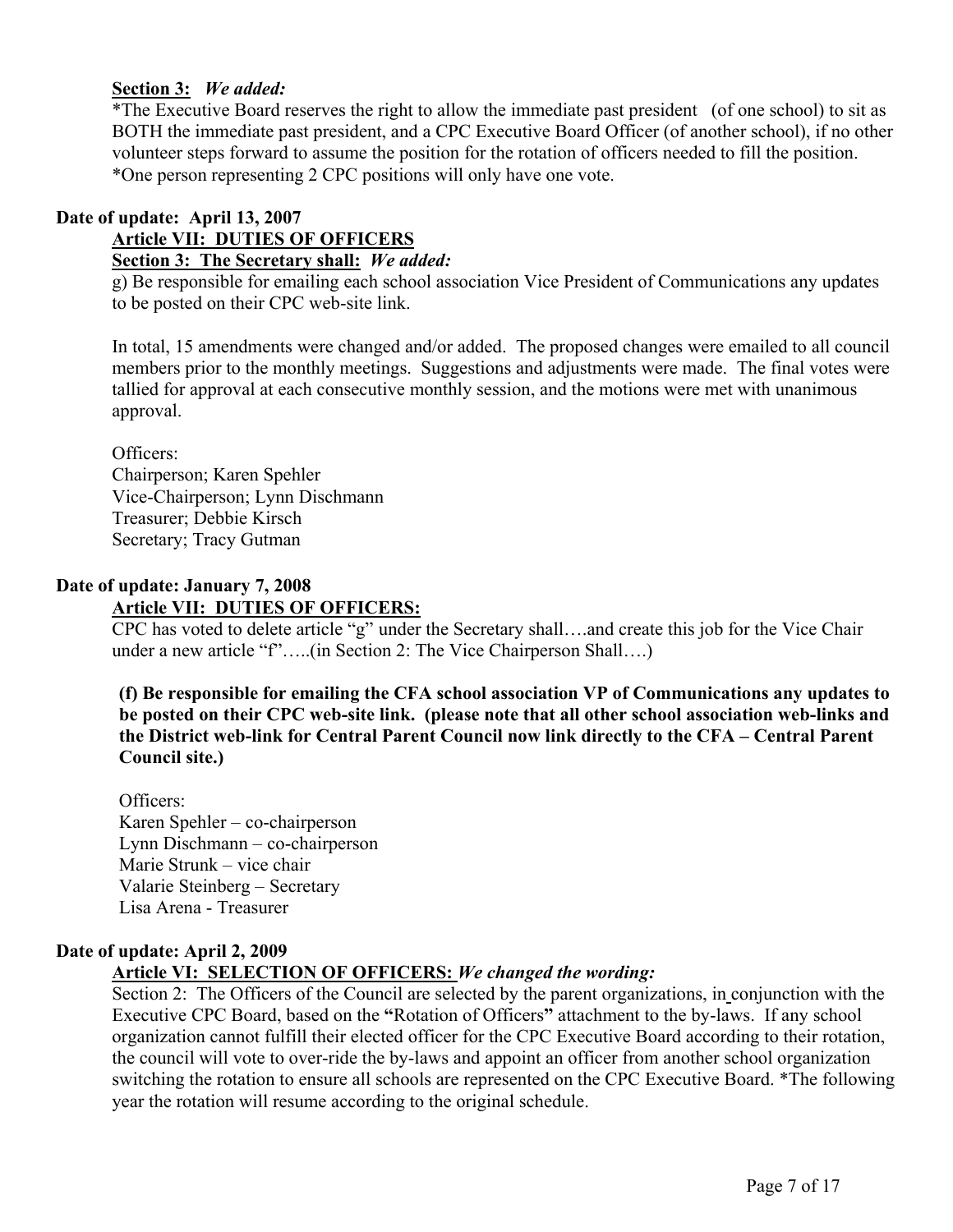In total, 1 amendment was changed. The proposed changes were emailed to all council members prior to the monthly meetings. Suggestions and adjustments were made. The final votes were tallied for approval at each consecutive monthly session, and the motions were met with unanimous approval.

Officers: Co-Chairperson; Kim Carlin Co-Chairperson: Anne Eble Vice-Chairperson; Nancy Vavassis Treasurer; Sande Chmelev Secretary; Gae Smith

## **Date of update: May 3, 2012**

**Article II: Purpose**: *We changed a word:* **The** *purpose* **is carried out by holding regular monthly meetings at which information is shared, selected topics considered in depth, and problems identified for possible Board of Education and administration consideration. Cooperation among the member organizations is \*encouraged.**

**Article IV: Membership:** *We changed the title:* **Section 1: The Three elementary parent organizations (WSSPTG, \*LHSPTG, GPFA) shall each have….**

**Article VII: Duties of Officers:** *We added a line item:* **Section 2: The Vice-Chairperson shall:** \*g) Create and distribute the Status and Resolution sheet for each CPC meeting.

**Article VIII: Meetings:** *We added a section: \**Section 7: The CPC Executive Board shall meet privately *before* each General CPC meeting to discuss outstanding issues and conduct group business.

Officers: Helen Daly-Chairperson Genevieve Cimino-Vice Chairperson Michelle Sepanski-Treasurer Lolita Reichbach-Secretary Yolanda Giovanniello-Calendar Coordinator

#### **Date of update: April 16, 2015**

**Article III: Policies:** *We changed a word:* **Section 1:** The structure of the independent parent *organizations* shall not be affected.

**Article IV: Membership**: *We changed an abbreviation:* **Section 1**: The Three elementary parent organizations (*WSSPTG*, LHSPTG, GPFA)

**Article IV: Membership**: *We revised a subsection:* **Section 1:** c) An immediate past president of each school's parent organization. (This spot may be filled by an officer from that school organization, if the school association past president cannot fulfill a second term.

**Article VI: Selection of Officers:** *We revised a section:* **Section 3:** The Officer of the Council representing a parent organization is selected from the five (or *six* in the case of the CFA) representatives chosen by that school's parent organization. The Executive Board reserves the right to allow the immediate past president *of a parent organization to sit as both immediate past president and a CPC Executive Board* Officer (of another school), if not other volunteer steps forward to *fulfill* the rotation of officers. \* One person representing *two* CPC positions will only have one vote.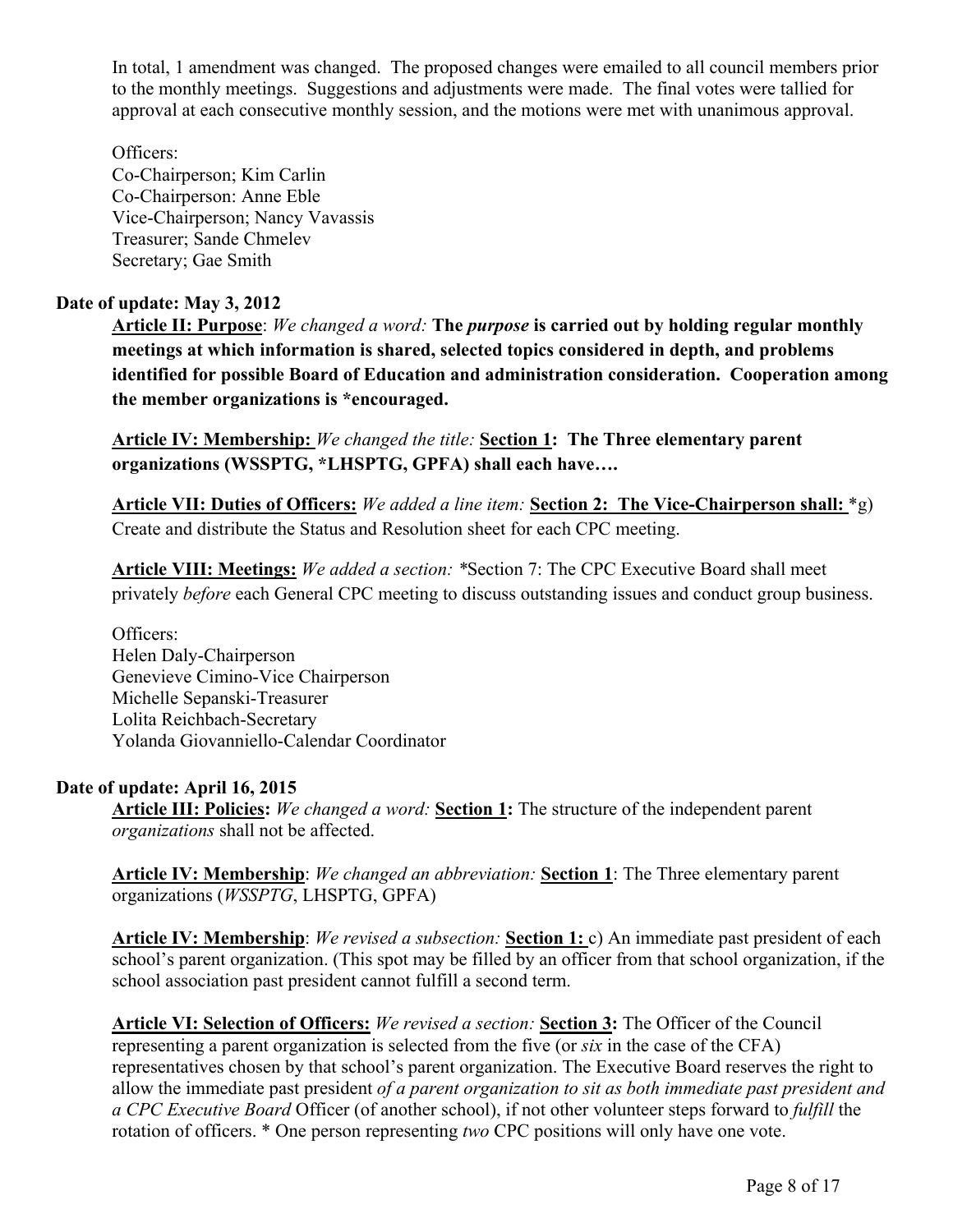## **Article VII: Duties of Officers**:

**Section 1: The Chairperson shall:** *We deleted a subsection:* 

*c) Shall be a member of the District Committee on Shared Decision Making.* 

### **Section 1: The Chairperson shall**: *We revised a subsection:*

*e) Be* responsible for the distribution *and collection* of the completed SIT self-nomination forms, to the individual school organization presidents. CPC shall keep a record of all applications submitted and provide duplicate copies to those schools if more than one school has been selected on the form.

#### **Article VII: Duties of Officers**:

## **Section 2: The Vice- Chairperson shall:** *We revised a subsection:*

**f)** Be responsible for emailing the CFA school association *Vice President* of Communications any *Status and Resolution* updates to be posted on their CPC web-site link. (Please note that all other school association web-links and the District web-link for Central Parent Council now link directly to the CFA – Central Parent Council site.)

### **Article VII: Duties of Officers**:

### **Section 3: The Secretary shall:** *We revised subsections:*

**j)** Keep an accurate record of all meetings of the organization, including *attendances*/absences of Council members.

f) *Request that* all school reports be emailed from each school's parent organizations at least 3 days prior to the CPC meeting. Copies of these reports shall be available to the Council. (If school reports *are* not received in time, the secretary shall request that the *school's parent organization* have copies available for Council on the day of the CPC.

#### **Article VII: Duties of Officers**:

**Section 3: The Secretary shall:** *We added a subsection:* 

f) *Be responsible for emailing the CFA, WSSPTG, LHSPTG and GPFA Vice President of Communications minutes and reports* 

In total, 10 amendments were changed and/or added. The proposed changes were emailed to all council members prior to the monthly meetings. Suggestions and adjustments were made. The final votes were tallied for approval and the motions were met with unanimous approval.

Officers: Chairperson: Beth Packert Vice-Chairperson: Wendi DeSchutter Treasurer: Lolita Reichbach Secretary: Sarah Trust

#### **Date of update: April 27, 2018**

**Article IV: Membership:** *We added the organization's name change* **Section 3:** Two (2) representatives from Special Education Parent Teacher Organization (SEPTO). **Section 6:** removed the asterisk  $(*)$ 

#### **Article VI: Selection of Officers:** *We added a term limit*

**Section 1**: The Officers of the Council shall serve a term of one year, with a term limit of no more than 4 consecutive years.

**Article VII: Duties of Officers: Section 1:** *We added to subsection e*: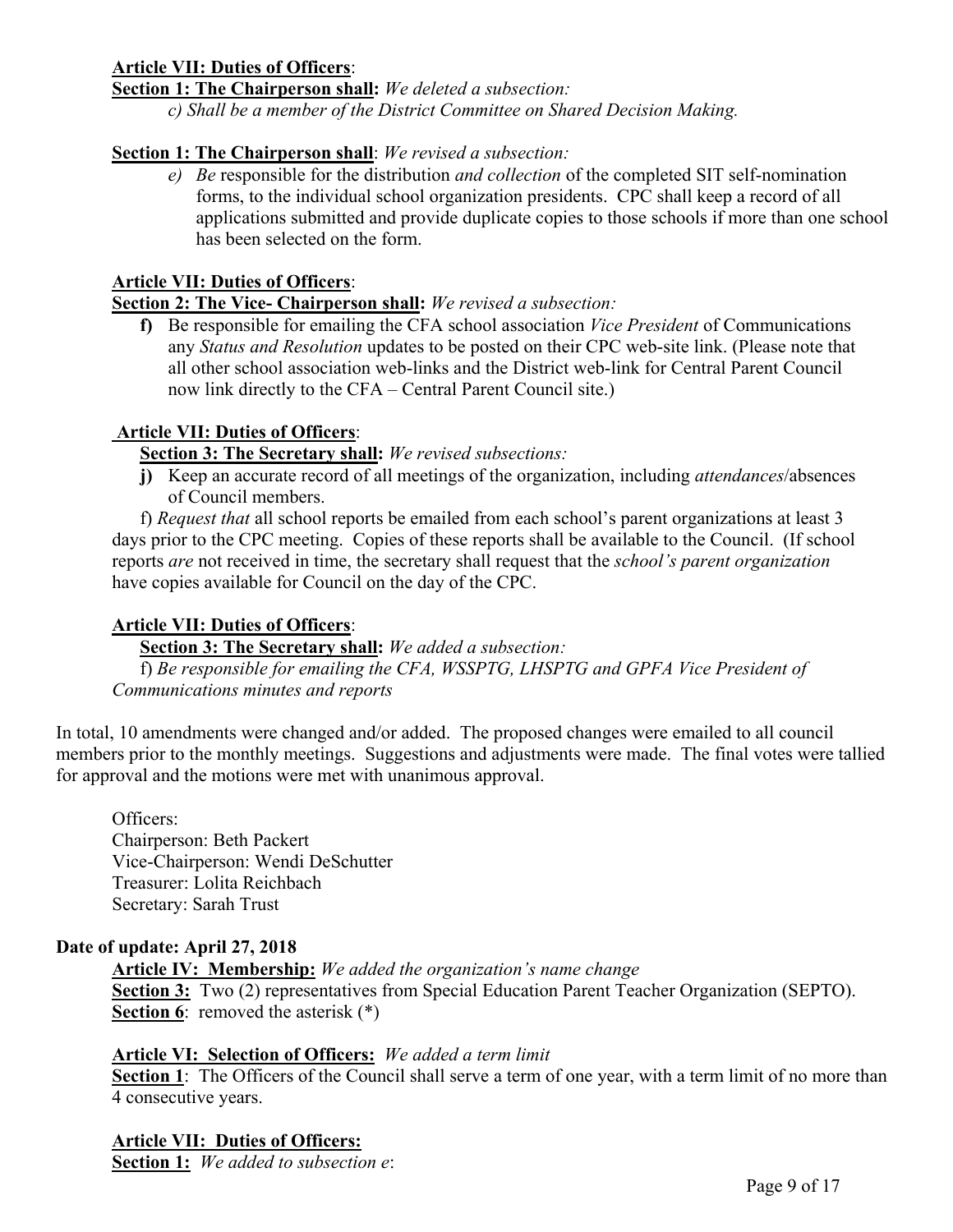e) If the number of self-nominations exceeds allotted membership, names will be drawn by lottery by the CPC chairperson and the CPC Board at a public meeting. All parents who have submitted self-nomination forms will be contacted by the CPC Chair by May 1. SIT Parent Committee members will be named at the final CPC meeting in May.

**Section 2:** *We removed subsection d and moved it to Section 3 (Secretary duties)*

**Section 3:** *We changed a word in subsection c, revised subsection g, and added a subsection(h) from Section 2 with some revisions*

c)Post all approved minutes at the district office and ensure that all buildings *receive* a copy. g) Be responsible for emailing all CPC members minutes and reports.

h)Be responsible for emailing the CFA school association *Vice President* of Communications all meeting documents, reports, and minutes to be posted on their CPC web-site link. (Please note that all other school association web-links and the District web-link for Central Parent Council should now link directly to the CFA – Central Parent Council site.)

### **Article VIII: Meetings**

**Section 2:** *We added a word*: The organization shall hold no fewer than eight, *scheduled*, general meetings annually.

In total, 9 amendments were changed and/or added. The proposed changes were emailed to all council members prior to the monthly meetings. Suggestions and adjustments were made. The final votes were tallied for approval and the motions were met with unanimous approval.

Officers: Chairperson: Nicole Prizzi Vice-Chairperson: Sarah Trust Treasurer: Jill Seiman-Mayer Secretary: Colleen Haskell

# **Date of update: May 2, 2019**

*Revision made*: Moved amended changes as an "Appendices" and added other template documents and materials to guide future Central Parent Council board members.

*Revision made*: Globally made edits to make document and verbiage consistent, this does not include the revision history section. Including:

- Fixing spacing
- Making number shown as both spelled out number and numerical number in parenthesis i.e. five (5)
- Making mentions of CPC / the Council consistent across document
- Made capitalization consistent across the By-laws for By-laws, Officer, Council

# **Article I: NAME**

*Revision made:* Added "or the Council"

**Article II: PURPOSE** *Revision made:* Second paragraph: Changed problems to issues

#### **Article III: POLICIES**  *Revision made:*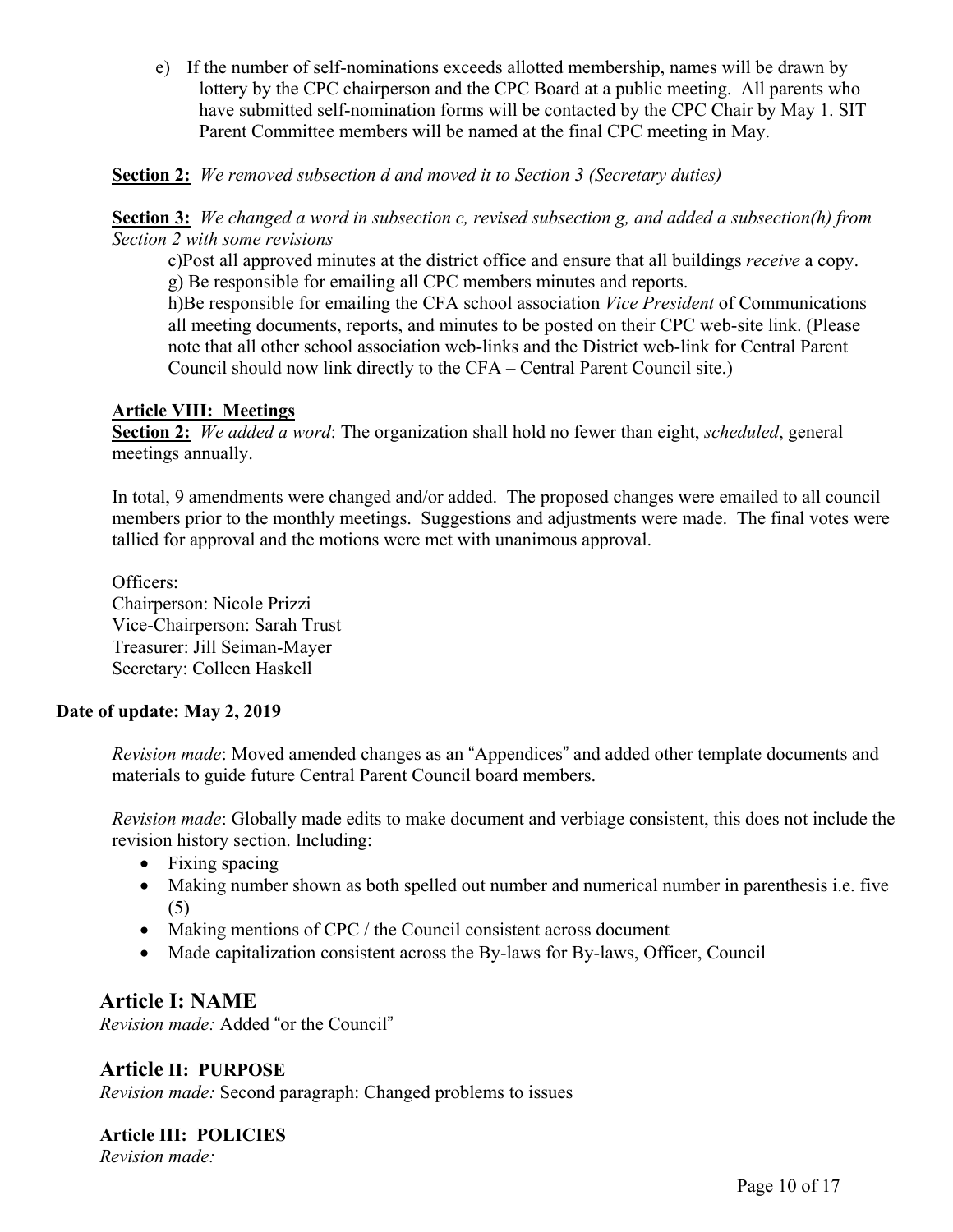• Section 5: replaced "sponsor" with "facilitate"

# **Article IV: MEMBERSHIP**

*Revisions made:* 

Added line above sections: Membership of the Council is comprised of:

- Section 1, first sentence: made "T" lowercase for three and added word "school"
- Section 1: spelled out parent group names and replaced Goosehill with GPFA in second mention and added s
- Section 2, first sentence: changed to "school parent organization Cold Spring Harbor Parent Teacher Group (CSHPTG)
- Section 2 a,b,c: changed "each school's" to "the school's"
- Section 3: added "the"
- Section 5: removed "the" before FOCUS name added comma after (3)
- Section 6: added "Arts Booster Club" to the membership list and revised numbering following adding them under section 6.

# **Article 5: DUTIES OF MEMBERSHIP**

*Revisions made:* 

- Section 1: made "meetings" lowercase
- Section 2: Changed line from: Only those designated members are eligible to vote**.** TO: Only Council members are eligible to vote on Council matters.

# **Article VI: SELECTION OF OFFICERS**

- Section 2: first sentence, changed verbiage from "Executive CPC Board" to the "CPC Executive Board"
- Section 3: first sentence, changed verbiage from "... is selected from the five  $(5)$  (or six  $(6)$  in the case of the CFA) representatives chosen by that school's parent organization" to "shall be selected from the Council membership or from the past executive board of the parent organization."

# **Article VII: DUTIES OF OFFICERS**

- Section 3h: Under Secretary responsibilities item, changed from sending documents to "CFA" school association Vice President of Communications" to "Cold Spring Harbor School District Executive Director of Instructional and Administrative Technology"
- Section 4g: Under Treasurer responsibilities item, removed "...FOCUS, and Cultural Arts Committees, and all applicable volunteers" because these organizations are currently not listed under the Officers Liability Insurance.
- Section 4h: Removed sentence "Be responsible for the payment of the National PTO annual membership." because as of 2019 the Council does not pay into National PTO annual membership.

# **Article VIII: MEETINGS**

• Section 2: changed "organization" to "the Council"

Officers:

Chairperson: Jill Seiman-Mayer Vice-Chairperson: Colleen Haskell Treasurer: Edina Bobelian Secretary: Nicole Prizzi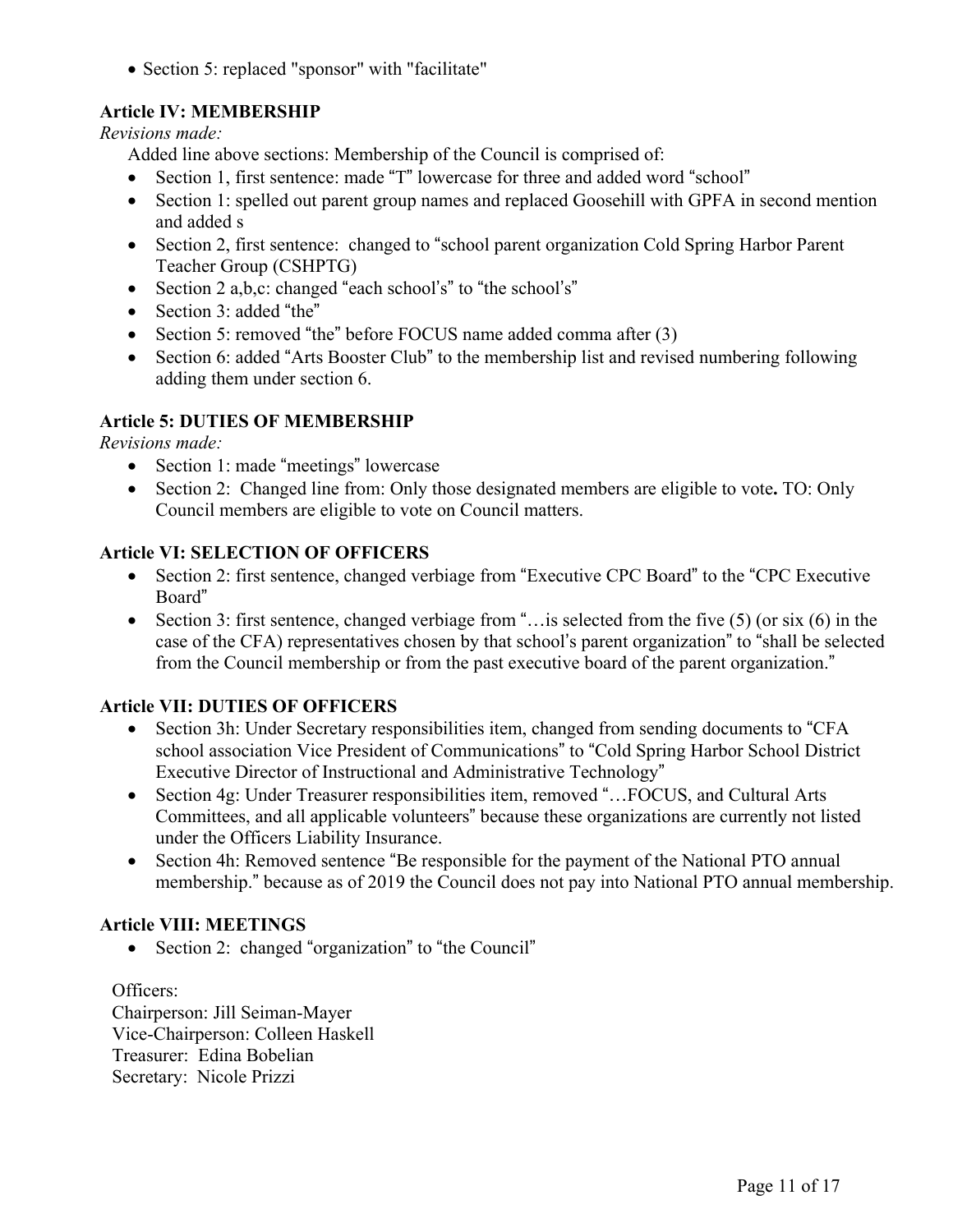# **Appendix B. Rotation of Central Parent Council Officers**

| Year               | $2017 -$    | 2018-       | 2019-       | $2020 -$    | $2021 -$    | 2022-       | 2023-       | $2024 -$    | $2025 -$    | $2026 -$    | $2027 -$    |
|--------------------|-------------|-------------|-------------|-------------|-------------|-------------|-------------|-------------|-------------|-------------|-------------|
|                    | 2018        | 2019        | 2020        | 2021        | 2022        | 2023        | 2024        | 2025        | 2026        | 2027        | 2028        |
| <b>Chairperson</b> | <b>WSS</b>  | <b>LHS</b>  | <b>CFA</b>  | <b>GPFA</b> | <b>WSS</b>  | <b>LHS</b>  | <b>CFA</b>  | <b>GPFA</b> | <b>WSS</b>  | <b>LHS</b>  | <b>CFA</b>  |
| <b>Vice-Chair</b>  | <b>LHS</b>  | <b>CFA</b>  | <b>GPFA</b> | <b>WSS</b>  | <b>LHS</b>  | <b>CFA</b>  | <b>GPFA</b> | <b>WSS</b>  | <b>LHS</b>  | <b>CFA</b>  | <b>GPFA</b> |
| <b>Secretary</b>   | <b>CFA</b>  | <b>GPFA</b> | <b>WSS</b>  | <b>LHS</b>  | <b>CFA</b>  | <b>GPFA</b> | <b>WSS</b>  | <b>LHS</b>  | <b>CFA</b>  | <b>GPFA</b> | <b>WSS</b>  |
| <b>Treasurer</b>   | <b>GPFA</b> | <b>WSS</b>  | <b>LHS</b>  | <b>CFA</b>  | <b>GPFA</b> | <b>WSS</b>  | <b>LHS</b>  | <b>CFA</b>  | <b>GPFA</b> | <b>WSS</b>  | <b>LHS</b>  |

# **Appendix C. Board of Education Appreciation Month**

October is School Board Appreciation month in New York State. As a gesture of our appreciation and to build awareness of the vital function an elected board of education plays in our communities the Council attends the October Board of Education Meeting and presents Board of Education elected officials with a thank you gift. Gifts are budgeted in the Council budget and should not exceed \$30.00 per gift. The Council chairperson presents the Thank You token.

# **Appendix D. District Staff Appreciation Lunch Process**

Below are steps taken to execute the Staff Appreciation Lunch:

- 1. Assign CPC member to organize lunch
- 2. Look for volunteers
- 3. Create invitations
- 4. Get list of invitees from superintendent's assistant and send out invitations
- 5. Coordinate table set up
- 6. Coordinate luncheon set up day of
- 7. Coordinate contributions day of
- 8. Coordinate clean-up day of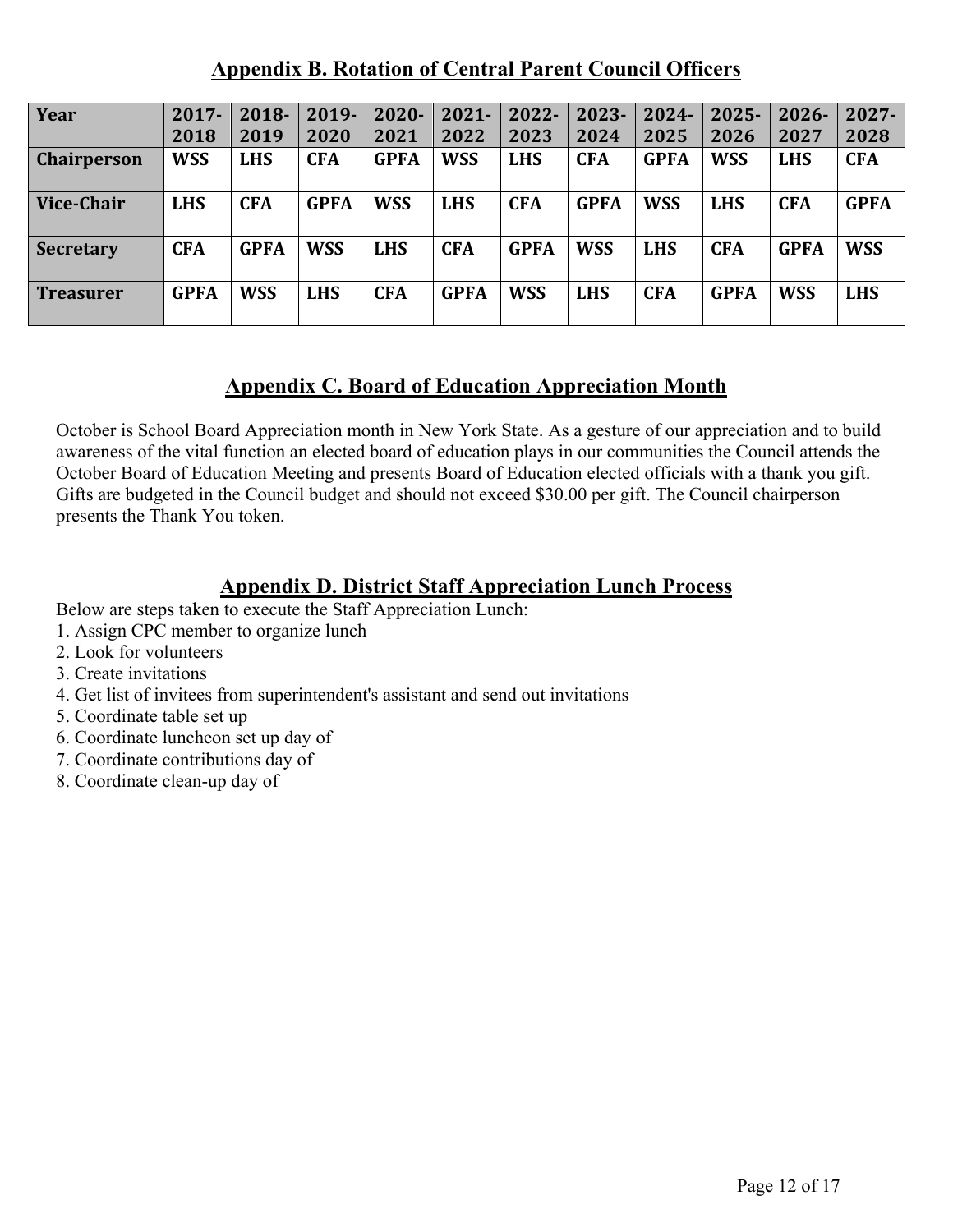# **Appendix E. School Improvement Teams Nomination Process & Nomination Form**

- The Council chairperson works with school principals and district leaders to make sure SIT form is updated with correct date information (highlighted in blue on next page) and confirm that no changes are required
- The Council chairperson announces and distributes the SIT nomination request for candidates at the April Council meeting
- If possible, each school PTG should inform their constituents about open SIT position and the form should be emailed out through weekly communications.
- Forms should be mailed but can also be emailed to the Council chairperson to collect.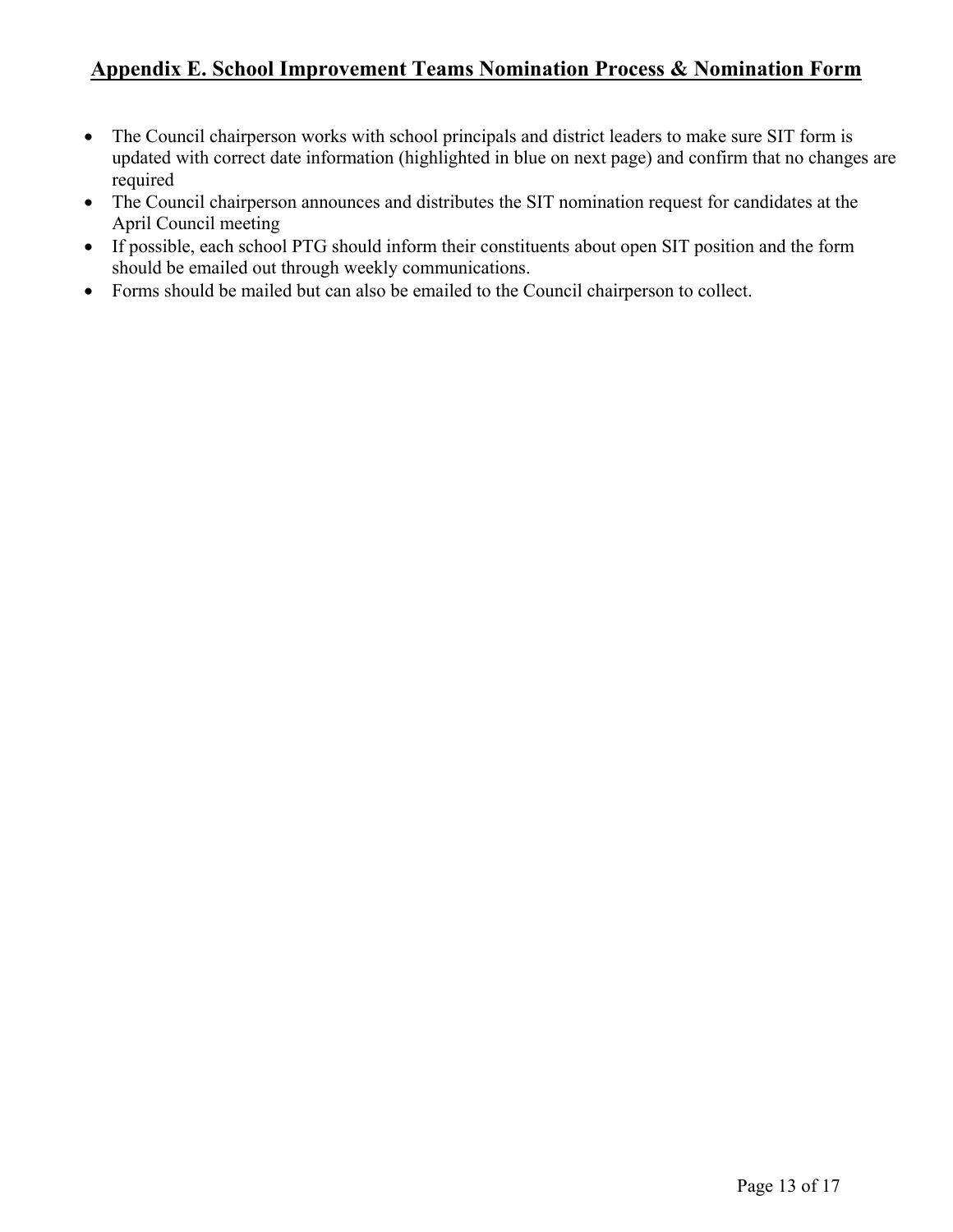## **SIT NOMINATION FORM: Cold Spring Harbor Central School District SHARED-DECISION MAKING SCHOOL IMPROVEMENT TEAM (SIT) SELF NOMINATION FORM SCHOOL IMPROVEMENT TEAM NOMINATION FORM**

**This parent self-nomination form is for the purpose of putting together our School Improvement Team (SIT) for the 2019-2020 school year. The purpose of SIT is to improve the educational performance of all students in the schools through the collaborative participation of team members in the decisionmaking process.** 

- Each school's team consists of teachers, administrators and parents.
- One of our parent representatives from each school must be a parent of a special education student.
- Each team is required to meet at least once a month from September to June, and to the extent possible, the meetings will be scheduled at the end of the regular school day.
- One parent per household, per school enrolled is eligible for nomination.
- If you are currently sitting as a member of SIT, it is necessary to resubmit you name.
- The term of office is for one year, not to exceed a 3-year term.

## **If you will be able to commit to these meetings and have the desire to participate in this very important and innovative process, please complete the form below.**

1) Name: Email:

2) Please indicate the school you wish to represent (Note: your child must attend the school you represent as of September 2019)

- **Goosehill Primary School (4 representatives needed)**
- **Lloyd Harbor (4 representatives needed)**
- **West Side School (4 representatives needed)**
- **Cold Spring Harbor Jr/Sr High (6 representatives needed)**

3) I would like to serve as a parent of a student with special needs (1 representative per school needed)<sup>\*</sup> **\* Your child must have an individualized educational plan** 

4) Indicate the grade your children will enter in the fall of 2019

5) Indicate the year(s) and school(s) of SIT in which you participated:

6) Please write a brief sentence or two as to why you would like to serve as a SIT parent member.

#### **If you have any questions about the SIT Committee, please contact your school principal.**

Please return this form to the District Office (attn.: CPC Chairperson) **no later than April 17th, 2019**.

**Cold Spring Harbor Central School District The Francis Roberts Community Center 75 Goosehill Rd Cold Spring Harbor, NY 11724 Attn: CPC Chairperson**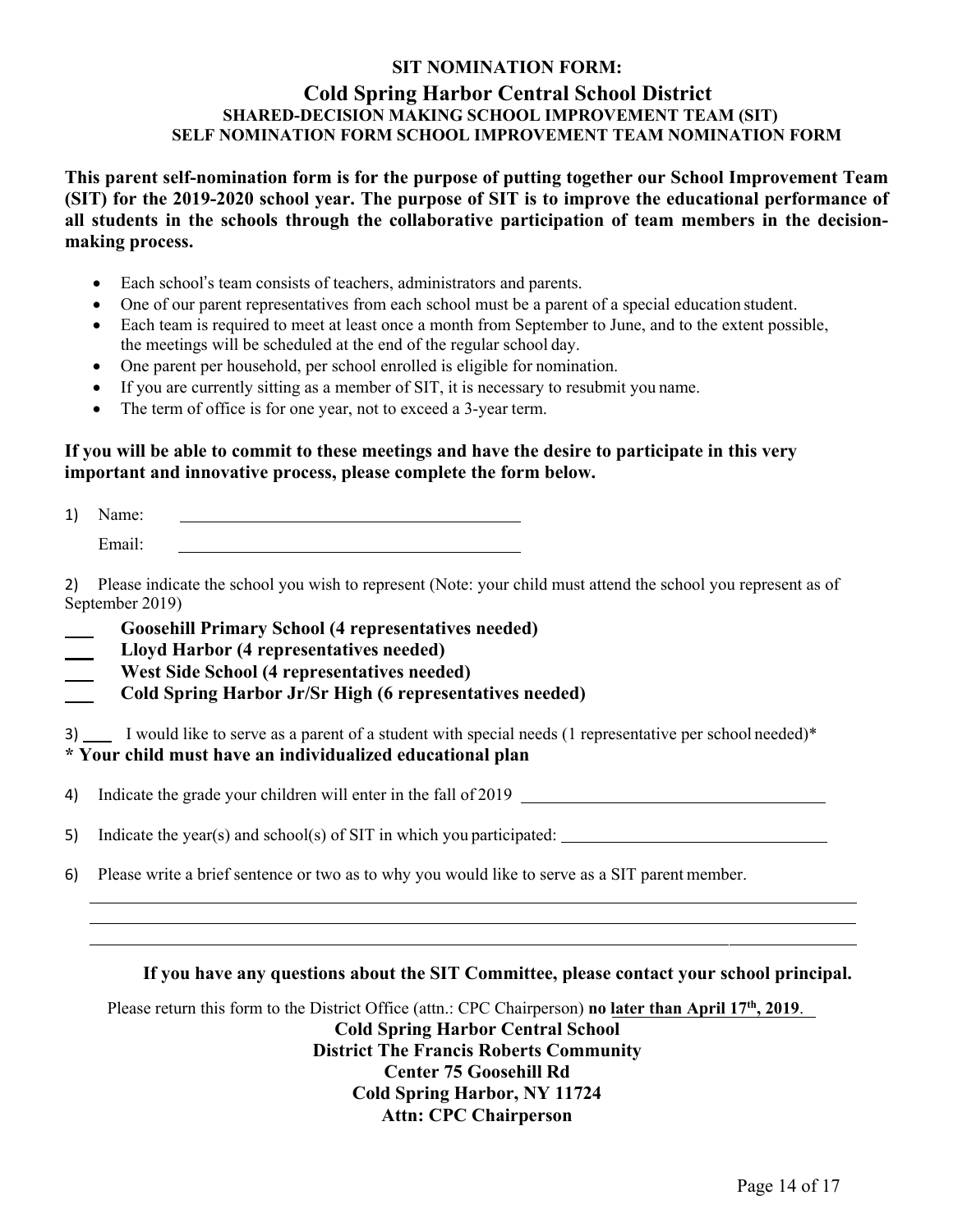# **F. Board of Education Meet the Candidate Night Process & Sample Invitation for Candidates**

- The Council chairperson will confirm with District Superintendents Office who the list of candidates are
- The Council chairperson will then email the candidates an invitation for the *Meet the Candidates* night and include a request for biographical information, see form below.
- It is recommended that guests to the *Meet the Candidates* night put their questions on index cards when they enter the event. The Council chairperson will collect the index cards/questions prior to the start of the event and will read off all questions to the candidates.
- The Council Chairperson will try and ensure questions are balance across topic areas and that all questions are asked during the event.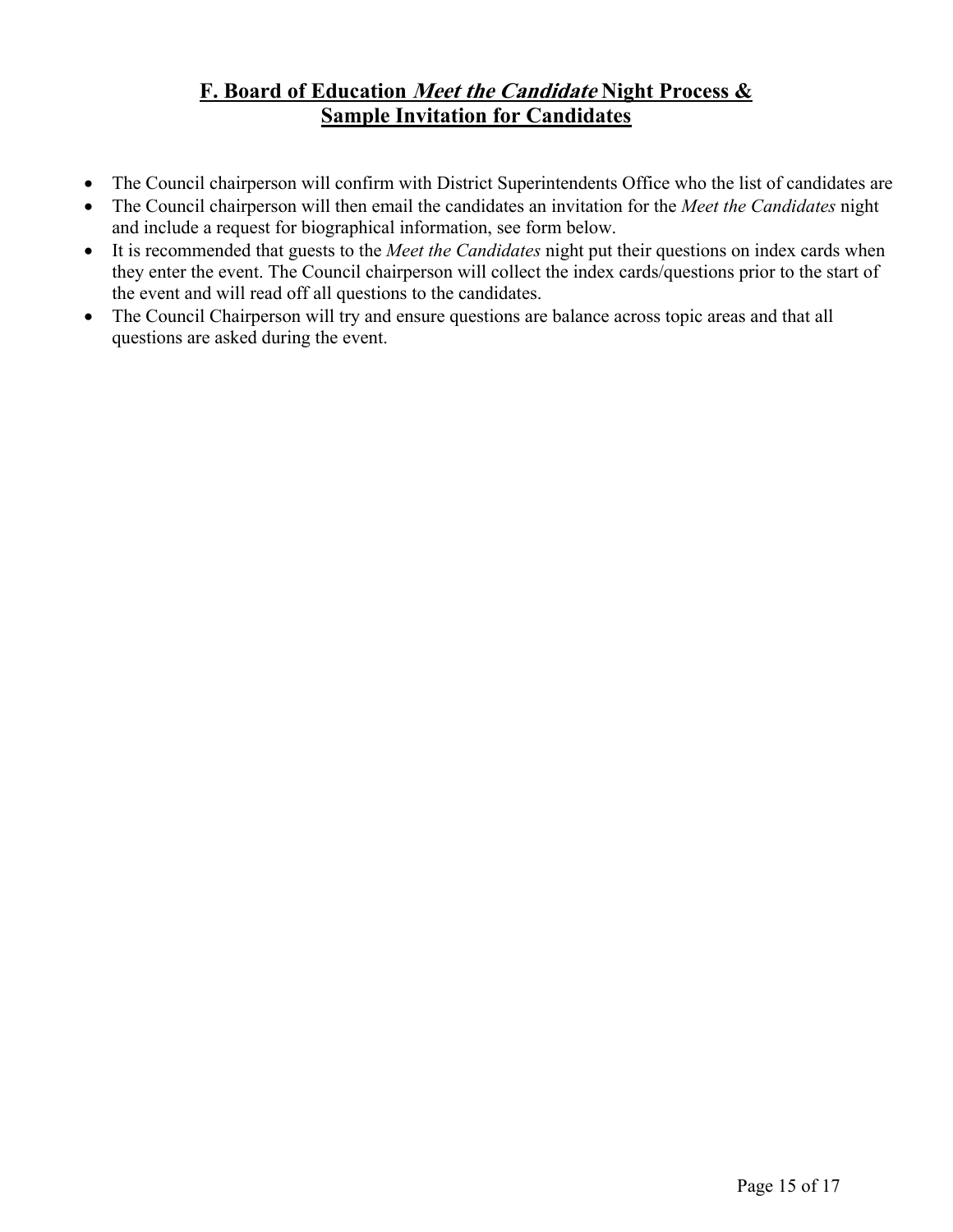# **EMAIL INVITATION FOR BOARD OF EDUCATION CANDIDATES:**

### Dear **NAME**,

You are cordially invited to participate in a Meet the Candidate's Night on **DATE/TIME** at the District Office.

Each year the Central Parents Council (CPC) holds a *Meet the Candidates Night* and prints information submitted by school board candidates. The CPC does this as a public service to the community because it believes that informed citizens will strive for better schools and a better community.

Please complete the enclosed form and return by email (**COUNCIL CHAIRPERSON EMAIL**) by **DATE**. Your answers to the questions will be printed verbatim. Brief answers would be appreciated.

The information received will be distributed to the community at *Meet the Candidates Night* and emailed through our PTGs.

Candidates are expected to meet with the moderators 10 minutes before the event begins to review the format. For your reference, the format will be: Three Minute Presentation on Qualifications Questions read by the moderators One Minute answers to the questions; no rebuttals permitted Two Minute Closing Statement

Written statements by candidates who cannot attend the forum will not be read. No campaign literature can be distributed at the forum.

RSVP by **DATE.**

Sincerely,

**NAME**  CPC Chair